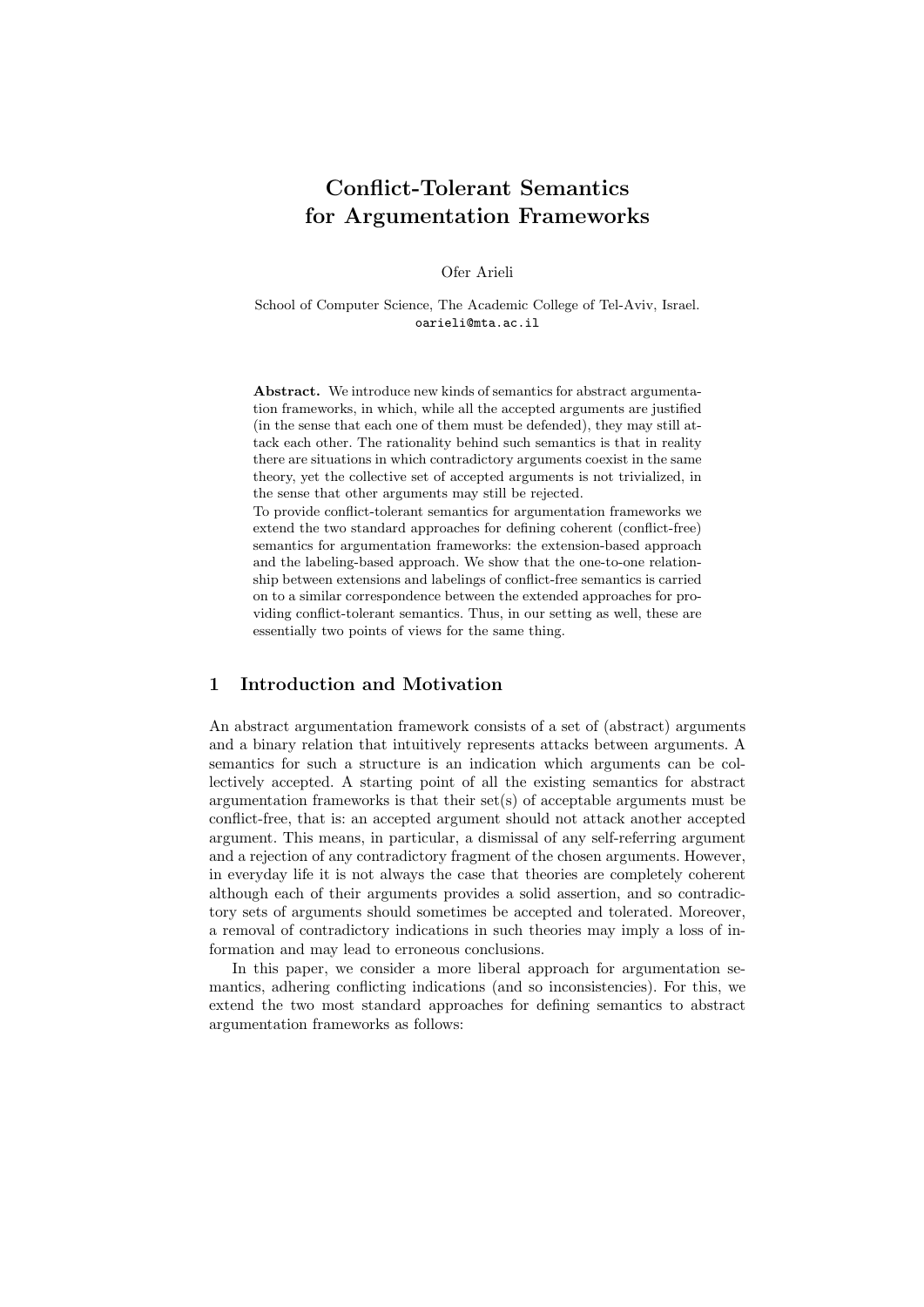- **–** *Extension-Based Semantics.* Existing semantics that are defined by this method share two primary principles: admissibility and conflict-freeness (see, e.g., [2, 3]). The former principle, guaranteeing that an extension *Ext* 'defends' all of its elements (i.e., *Ext* 'counterattacks' each argument that attacks some  $e \in Ext$ , is preserved also in our framework, since otherwise acceptance of arguments would be an arbitrary choice. However, the other principle is lifted, since – as indicated above – we would like to permit, in some cases, conflicting arguments.
- **–** *Labeling-Based Semantics.* We extend the traditional three-state labelings of arguments (accepted, rejected, undecided  $-$  see [5, 7]) by a fourth state, so now apart of accepting or rejecting an argument, we have *two* additional states, representing two opposite reasons for avoiding a definite opinion about the argument as hand: One ('none'), indicating that there is too little evidence for reaching a precise conclusion about the argument's validity, and the other ('both') indicating 'too much' (contradictory) evidence, i.e., the existence of both supportive and opposing arguments concerning the argument under consideration.

Both of these generalized approaches are a conservative extension of the standard approaches of giving semantics to abstract argumentation systems, in the sense that they do not exclude standard extensions or labelings, but rather offer additional points of views to the state of affairs as depicted by the argumentation framework. This allows us to introduce a brand new family of semantics that accommodate conflicts in the sense that internal attacks among accepted arguments are allowed, while the set of accepted arguments is not trivialized (i.e., it is not the case that every argument is necessarily accepted).

We introduce an extended set of criteria for selecting the most plausible four-valued labelings for an argumentation framework. These criteria are then justified by showing that the one-to-one relationship between extensions and labelings obtained for conflict-free semantics (see [7]) is carried on to a similar correspondence between the extended approaches for providing conflict-tolerant (paraconsistent) semantics. This also shows that in the case of conflict-tolerant semantics as well, extensions and labelings are each other's dual.

## **2 Preliminaries**

Let us first recall some basic definitions and useful notions regarding abstract argumentation theory.

**Definition 1.** A (finite) *argumentation framework* [8] is a pair  $\mathcal{AF} = \langle \text{Args}, \text{att} \rangle$ , where *Args* is a finite set, the elements of which are called *arguments*, and *att* is a binary relation on *Args ×Args* whose instances are called *attacks*. When  $(A, B) \in \text{att we say that } A \text{ attacks } B \text{ (or that } B \text{ is attacked by } A).$ 

Given an argumentation framework  $\mathcal{AF} = \langle \mathit{Args}, \mathit{att} \rangle$ , in the sequel we shall use the following notations for an argument  $A \in \text{Args}$  and a set of arguments *S ⊆ Args*: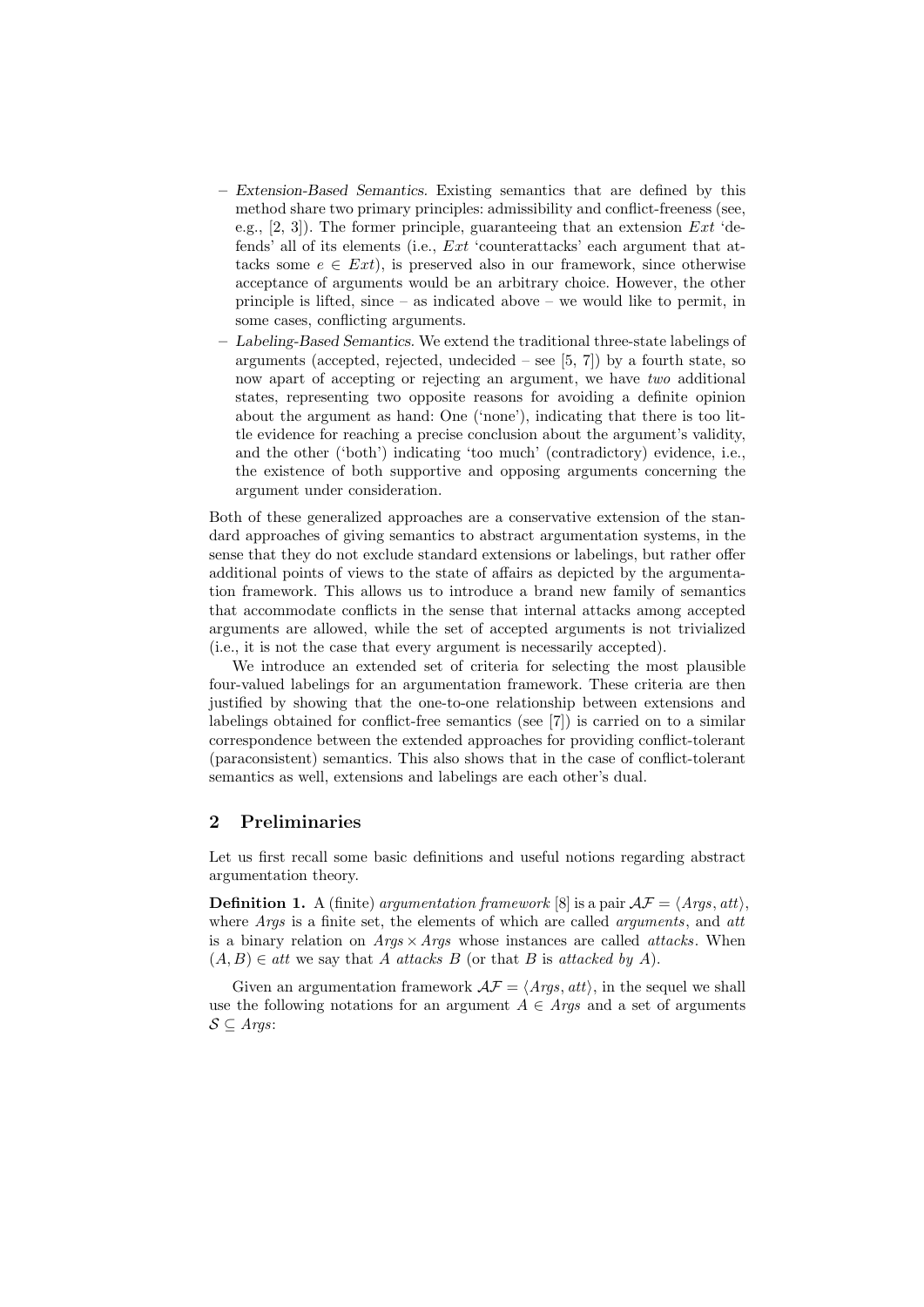- **–** The set of arguments that are *attacked by A* is *A*<sup>+</sup> = *{B ∈ Args | att*(*A, B*)*}*.
- **–** The set of arguments that *attack A* is *A<sup>−</sup>* = *{B ∈ Args | att*(*B, A*)*}*.

Similarly,  $S^+ = \bigcup_{A \in S} A^+$  and  $S^- = \bigcup_{A \in S} A^-$  denote, respectively, the set of arguments that are attacked by some argument in  $S$  and the set of arguments that attack some argument in  $S$ . Accordingly, we denote:

**–** The set of arguments that are *defended by S*: Def(*S*)=*{A∈Args | A<sup>−</sup> ⊆S*<sup>+</sup>*}*.

Thus, an argument *A* is defended by *S* if each attacker of *A* is attacked by (an argument in)  $S$ . The two primary principles of acceptable sets of arguments are now defined as follows:

**Definition 2.** Let  $A\mathcal{F} = \langle \text{Aras}, \text{att} \rangle$  be an argumentation framework.

- A set *S ⊆ Args* is *conflict-free* (with respect to *AF*) iff *S ∩ S*<sup>+</sup> = *∅*.
- A conflict-free set *S ⊆ Args* is *admissible* for *AF*, iff *S ⊆* Def(*S*).

Conflict-freeness assures that no argument in the set is attacked by another argument in the set, and admissibility guarantees, in addition, that the set is self defendant. A stronger notion is the following:

– A conflict-free set *S ⊆ Args* is *complete* for *AF*, iff *S* = Def(*S*).

The principles defined above are a cornerstone of a variety of extensionbased semantics for an argumentation framework *AF*, i.e., formalizations of sets of arguments that can collectively be accepted in  $\mathcal{AF}$  (see, e.g., [8, 12]). In what follows, we shall usually denote an extension by *Ext*. This includes, among others, *grounded extensions* (the minimal set, with respect to set inclusion, that is complete for *AF*), *preferred extensions* (the maximal subset of *Args* that is complete for *AF*), *stable extensions* (any complete subset *Ext* of *Args* for which  $Ext^+ = Args\,xt)$ , and so forth.<sup>1</sup>

An alternative way to describe argumentation semantics is based on the concept of an *argument labeling* [5, 7]. The main definitions and the relevant results concerning this approach are surveyed below.

**Definition 3.** Let  $\mathcal{AF} = \langle \text{Arg} s, \text{att} \rangle$  be an argumentation framework. An *argument labeling* is a complete function  $lab: Args \rightarrow \{in, out, undec\}$ . We shall sometimes write  $\ln(lab)$  for  $\{A \in \text{A}rgs \mid lab(A) = \text{in}\}$ ,  $\text{Out}(lab)$  for  $\{A \in \text{A}rgs \mid$  $lab(A) = \text{out}$ } and  $\text{Under}(lab)$  for  $\{A \in \text{A} \text{rgs} \mid lab(A) = \text{undec}\}.$ 

In essence, an argument labeling expresses a position on which arguments one accepts (labeled in), which arguments one rejects (labeled out), and which arguments one abstains from having an explicit opinion about (labeled undec). Since a labeling *lab* of  $A\mathcal{F} = \langle Args, att \rangle$  can be seen as a partition of *Args*, we shall sometimes write it as a triple  $\langle \ln(lab), \text{Out}(lab), \text{Under}(lab) \rangle$ .

<sup>1</sup> Common definitions of conflict-free extension-based semantics for argumentation frameworks, different methods for computing them, and computational complexity analysis appear, e.g., in [1, 6, 8, 9, 10, 11].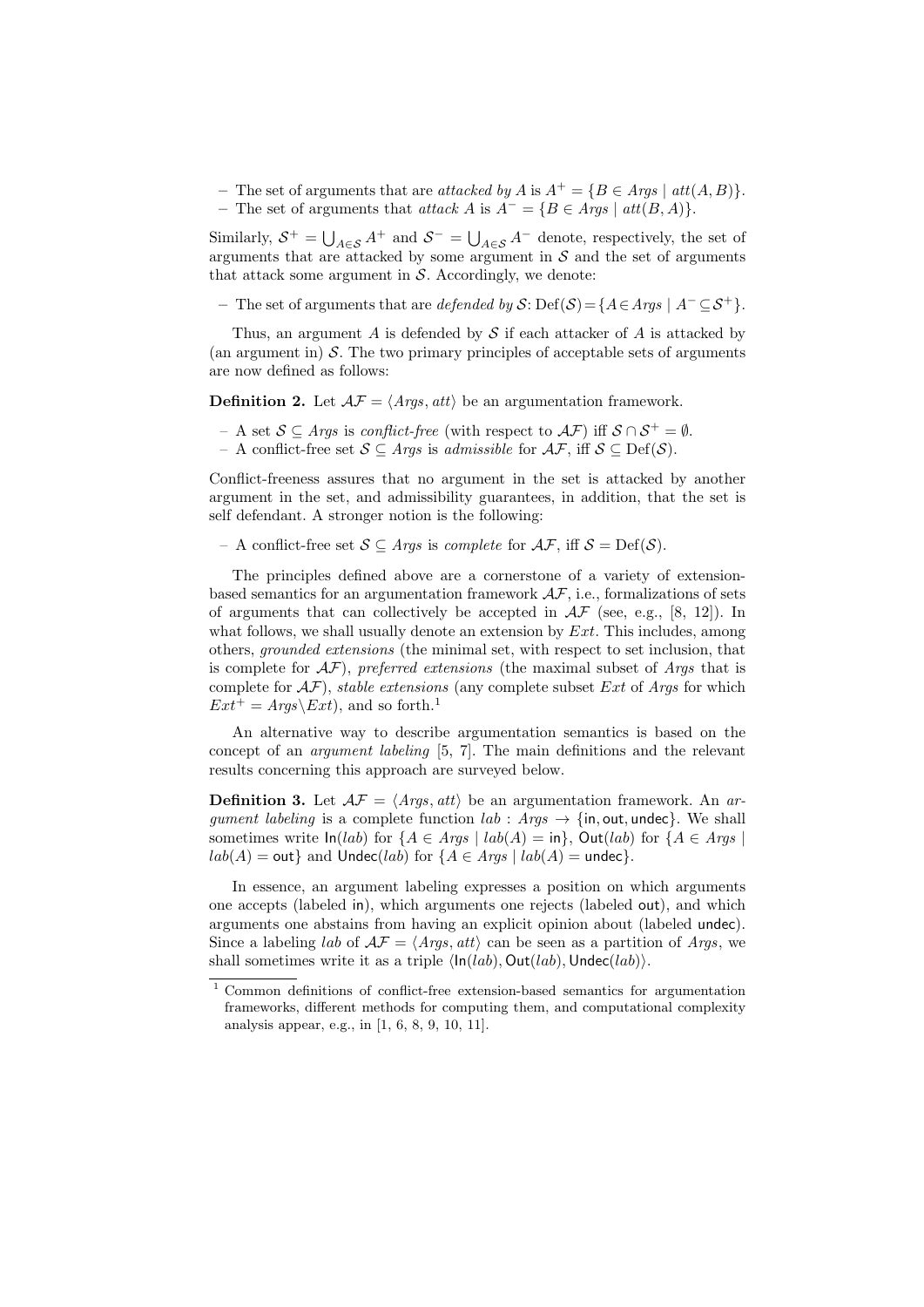**Definition 4.** Consider the following conditions on a labeling *lab* and an argument *A* in a framework  $\mathcal{AF} = \langle \textit{Args, att} \rangle$ :

| $\bf{Pos1}$     | If $lab(A) =$ in, there is no $B \in A^-$ such that $lab(B) =$ in.                         |
|-----------------|--------------------------------------------------------------------------------------------|
| $\mathrm{Pos}2$ | If $lab(A) =$ in, for every $B \in A^-$ it holds that $lab(B) =$ out.                      |
| Neg             | If $lab(A) = \text{out}$ , there exists some $B \in A^-$ such that $lab(B) = \text{in}$ .  |
|                 | <b>Neither</b> If $lab(A)$ = undec, not for every $B \in A^-$ it holds that $lab(B)$ = out |
|                 | and there does not exist a $B \in A^-$ such that $lab(B) = \text{in}$ .                    |

Given a labeling *lab* of an argumentation framework *⟨Args, att⟩*, we say that

- *lab* is *conflict-free* if for every *A ∈ Args* it satisfies conditions **Pos1** and **Neg**,
- *lab* is *admissible* if for every *A ∈ Args* it satisfies conditions **Pos2** and **Neg**,
- *lab* is *complete* if it is admissible and for every *A ∈ Args* it satisfies **Neither**.

Again, the labelings considered above serve as a basis for a variety of labelingbased semantics that have been proposed for an argumentation framework *AF*, each one of which is a counterpart of a corresponding extension-based semantics. This includes, for instance, the *grounded labeling* (a complete labeling for *AF* with a minimal set of in-assignments), the *preferred labeling* (a complete labeling for *AF* with a maximal set of in-assignments), *stable labelings* (any complete labeling of  $A\mathcal{F}$  without undec-assignments), and so forth.

The next correspondence between extensions and labelings is shown in [7]:

**Proposition 1.** Let  $\mathcal{AF} = \langle \mathit{Args}, \mathit{att} \rangle$  be an argumentation framework,  $\mathcal{CFE}$ *the set of all conflict-free extensions of AF, and CFL the set of all conflictfree labelings of AF. Consider the function*  $\mathcal{LE}_{AF}$  :  $\mathcal{CFL} \rightarrow \mathcal{CFE}$ *, defined by*  $\mathcal{LE}_{AF}(lab) = \ln(lab)$  *and the function*  $\mathcal{EL}_{AF} : \mathcal{CFE} \rightarrow \mathcal{CFL}$ *, defined by*  $\mathcal{EL}_{\mathcal{AF}}(Ext) = \langle Ext, Ext^+, \mathcal{A} \mathit{rgs} \setminus (Ext \cup Ext^+) \rangle$ *. It holds that:* 

- *1.* If Ext is an admissible (respectively, complete) extension, then  $\mathcal{EL}_{AF}(Ext)$ *is an admissible (respectively, complete) labeling.*
- 2. If lab is an admissible (respectively, complete) labeling, then  $LE_{AF}(lab)$  is *an admissible (respectively, complete) extension.*
- *3. When the domain and range of ELAF and LEAF are restricted to complete extensions and complete labelings of AF, then these functions become bijections and each other's inverses, making complete extensions and complete labelings one-to-one related.*

## **3 Conflicts Tolerance**

In this section we extend the two approaches considered previously in order to define conflict-tolerant semantics for abstract argumentation frameworks. Recall that our purpose here is twofold:

1. Introducing self-referring argumentation and avoiding information loss that may be caused by the conflict-freeness requirement (thus, for instance, it may be better to accept extensions with a small fragment of conflicting arguments than, say, sticking to the empty extension).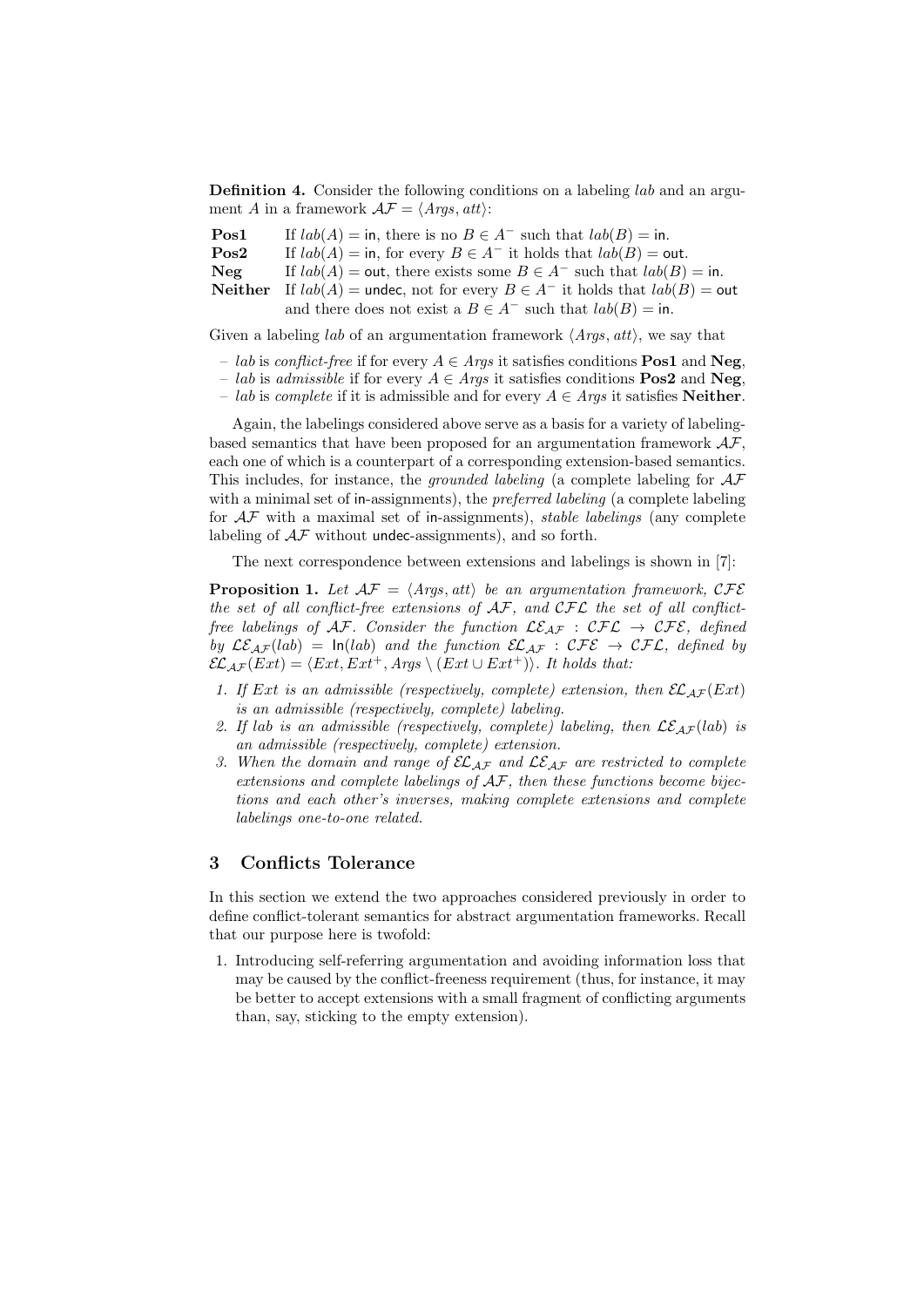2. Refining the undec-indication in standard labeling systems, which reflects (at least) two totally different situations: One case is that the reasoner abstains from having an opinion about an argument because there are no indications whether this argument should be accepted or rejected. Another case that may cause a neutral opinion is that there are simultaneous considerations for and against accepting a certain argument. These two cases should be distinguishable, since their outcomes may be different.

#### **3.1 Four-Valued Paraconsistent Labelings**

Item 2 above may serve as a motivation for the following definition:

**Definition 5.** Let  $A\mathcal{F} = \langle \text{Args}, \text{att} \rangle$  be an argumentation framework. A *fourvalued labeling* for  $\mathcal{AF}$  is a complete function  $lab : \text{Args} \rightarrow \{in, \text{out}, \text{none}, \text{both}\}.$ We shall sometimes write None(*lab*) for  ${A \in Args \mid lab(A) = none}$  and Both(*lab*) for  ${A \in Args \mid lab(A) = both}}$ .

As before, the labeling function reflects the state of mind of the reasoner regarding each argument in *AF*. The difference is, of-course, that four-valued labelings are a refinement of 'standard' labelings (in the sense of Definition 3), so that *four* states are allowed. Thus, we continue to denote by In(*lab*) the set of arguments that one accepts and by  $\text{Out}(lab)$  the set of arguments that one rejects, but now the set Undec(*lab*) is splitted to two new sets: None(*lab*), consisting of arguments that may neither be accepted nor rejected, and Both(*lab*), consisting of arguments who have both supportive and rejective evidences. Since a fourvalued labeling *lab* is a partition of *Args*, we sometimes write it as a quadruple *⟨*In(*lab*)*,* Out(*lab*)*,* None(*lab*)*,* Both(*lab*)*⟩*.

**Definition 6.** Let  $A\mathcal{F} = \langle \text{Args}, \text{att} \rangle$  be an argumentation framework.

**–** Given a set *Ext ⊆ Args* of arguments, the function that is *induced by* (or, is *associated with*) *Ext* is the four-valued labeling  $p\mathcal{EL}_{AF}(Ext)$  of  $\mathcal{AF},^2$  defined for every  $A \in \text{Arg } s$  as follows:

$$
p\mathcal{EL}_{\mathcal{AF}}(Ext)(A) = \begin{cases} \text{in} & \text{if } A \in Ext \text{ and } A \notin Ext^+, \\ \text{both} & \text{if } A \in Ext \text{ and } A \in Ext^+, \\ \text{out} & \text{if } A \notin Ext \text{ and } A \in Ext^+, \\ \text{none} & \text{if } A \notin Ext \text{ and } A \notin Ext^+. \end{cases}
$$

A four-valued labeling that is induced by some subset of *Args* is called a *paraconsistent labeling* (or a *p-labeling*) of *AF*.

**–** Given a four-valued labeling *lab* of *AF*, the set of arguments that is *induced by* (or, is *associated with*) *lab* is defined by

$$
p\mathcal{LE}_{\mathcal{AF}}(lab) = \ln(lab) \cup \text{Both}(lab).
$$

<sup>&</sup>lt;sup>2</sup> Here,  $p\mathcal{EL}$  stands for a **p**araconsistent-based conversion of **e**xtensions to labelings.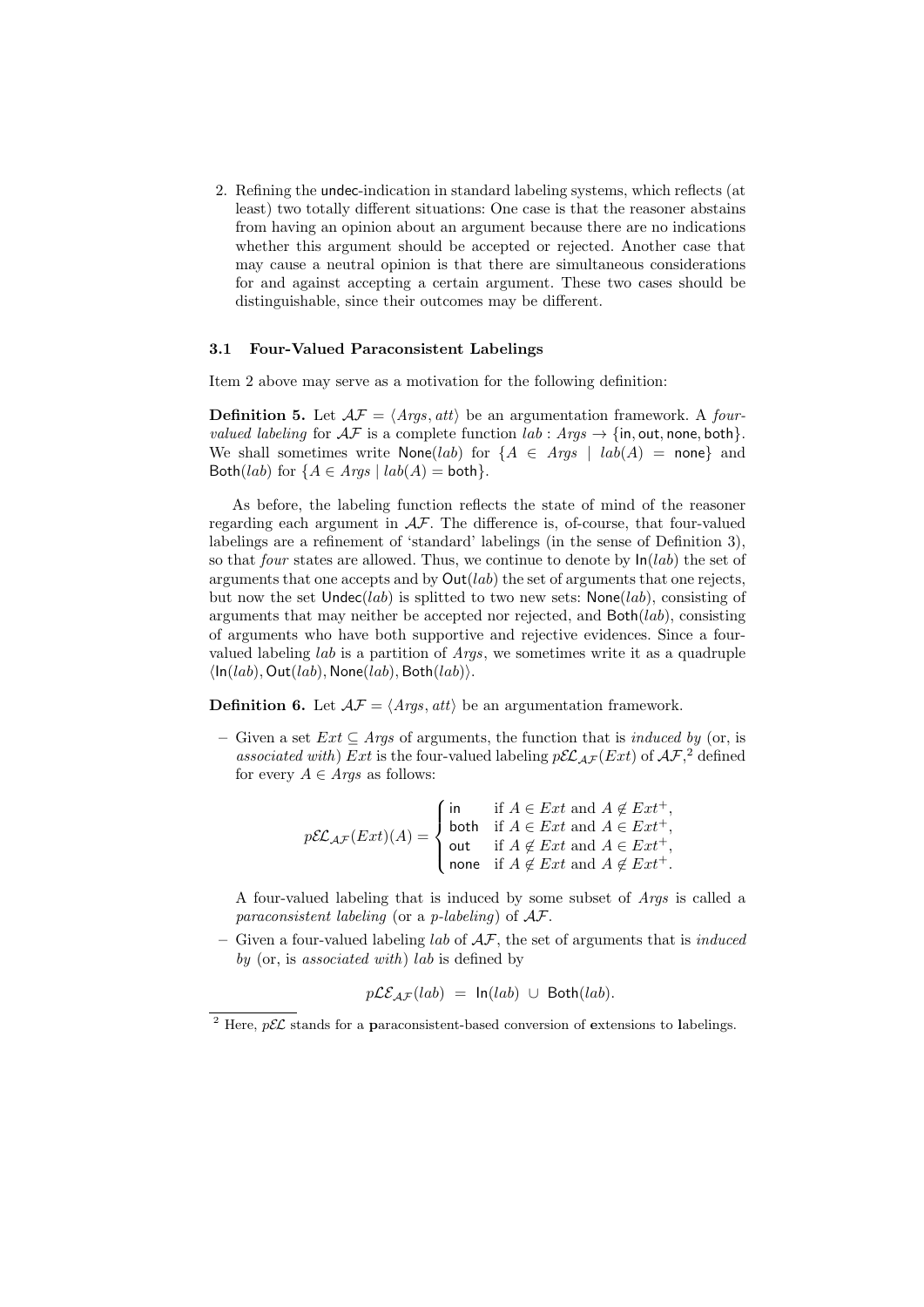The intuition behind the transformation from a labeling *lab* to its extension  $p\mathcal{LE}_{AF}(lab)$  is that any argument for which there is some supportive indication (i.e., it is labeled in or both) should be included in the extension (even if there are also opposing indications). The transformation from an extension *Ext* to its induced labeling function  $p\mathcal{EL}_{AF}(Ext)$  is motivated by the aspiration to accept the arguments in the extension by marking them as either in or both. Since *Ext* is not necessarily conflict-free, two labels are required to indicate whether the argument at hand is attacked by another argument in the extension, or not.

Definition 6 indicates a one-to-one correspondence between sets of arguments of an argumentation framework and the labelings that are induced by them. It follows that while there are  $4^{|\text{Args}|}$  four-valued labelings for an argumentation framework  $\mathcal{AF} = \langle \text{Args}, \text{att} \rangle$ , the number of paraconsistent labelings (p-labelings) for  $\mathcal{AF}$  is limited by the number of the subsets of *Args*, i.e.,  $2^{|Args|}$ .

*Example 1.* Consider the argumentation framework  $\mathcal{AF}_1$  of Figure 1.



**Fig. 1.** The argumentation framework  $A\mathcal{F}_1$ 

To compute the paraconsistent labelings of  $\mathcal{AF}_1$ , note for instance that if for some  $Ext \subseteq \text{Args}$  it holds that  $p\mathcal{EL}_{\mathcal{AF}}(Ext)(A) = \text{in, then } A \in Ext \text{ and } A \notin$ *Ext*<sup>+</sup>, which implies, respectively, that  $B \in Ext^+$  and  $B \notin Ext$ , thus *B* must be labeled out. Similarly, if *A* is labeled out then *B* must be labeled in, if *A* is labeled both, *B* must be labeled both as well, and if *A* is labeled none, so *B* is labeled none. These labelings correspond to the four possible choices of either accepting exactly one of the mutually attacking arguments *A* and *B*, accepting both of them, or rejecting both of them. In turn, each such choice is augmented with four respective options for labeling *C* and *D*. Table 1 lists the corresponding sixteen p-labelings of  $\mathcal{AF}_1$ .

A p-labeling may be regarded as a description of the state of affairs for *any* chosen set of arguments in a framework. For instance, the second p-labeling in Table 1 (Example 1) indicates that if  $\{A, C, D\}$  is the accepted set of arguments, then  $B$  is rejected (labeled out) since it is attacked by an accepted argument, and the status of  $D$  is ambiguous (so it is labeled both), since on one hand it is included in the set of accepted arguments, but on the other hand it is attacked by an accepted argument. Note, further, that choosing *D* as an accepted argument in this case is somewhat arguable, since  $D$  is not defended by the set  $\{A, C, D\}$ .

The discussion above implies that the role of a p-labeling is *indicative* rather than *justificatory*; A labeling that is induced by *Ext* describes the role of each argument in the framework according to *Ext*, but it does not *justify* the choice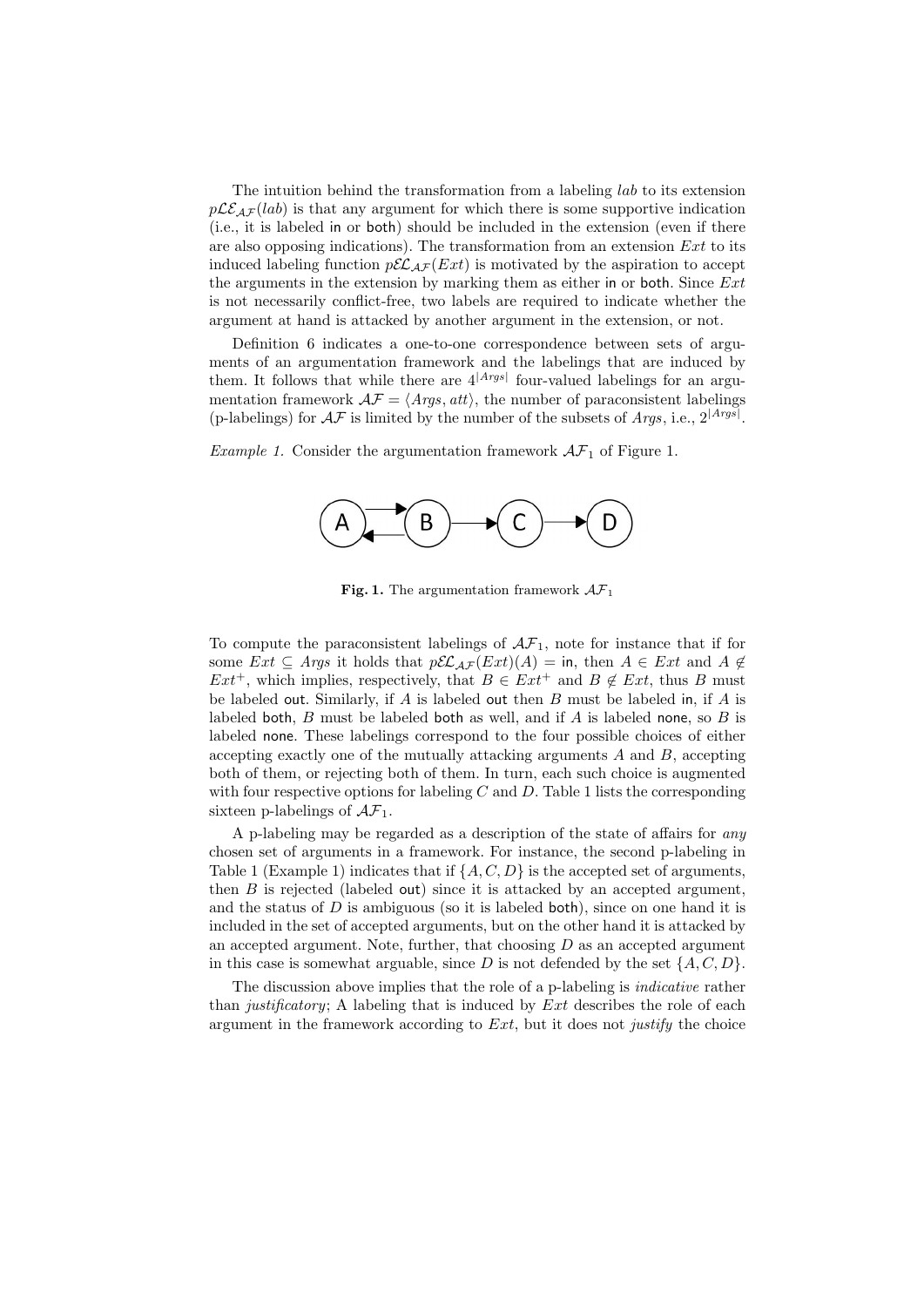|                | А   | В   |      |      | Induced set   |    | А    | В    | С    |              | Induced set    |
|----------------|-----|-----|------|------|---------------|----|------|------|------|--------------|----------------|
|                | ın  | out | ın   | out  | $\{A,C\}$     | 9  | none | none | ın   | out          | $\{C\}$        |
| $\overline{2}$ | ın  | out | ın   | both | $\{A, C, D\}$ | 10 | none | none | ın   | both         | $\{C,D\}$      |
| 3              | ın  | out | none | in   | ${A, D}$      | 11 | none | none | none | $\mathsf{I}$ | $\{D\}$        |
| 4              | ın  | out | none | none | {A}           | 12 | none | none | none | none         |                |
| 5              | out | ın  | out  | in   | ${B,D}$       | 13 | both | both | out  | $\mathsf{I}$ | ${A, B, D}$    |
| 6              | out | ın  | out  | none | $\{B\}$       | 14 | both | both | out  | none         | $\{A,B\}$      |
| 7              | out | ın  | both | out  | $\{B,C\}$     | 15 | both | both | both | out          | ${A, B, C}$    |
| 8              | out | ın  | both | both | ${B, C, D}$   | 16 | both | both | both | both         | ${A, B, C, D}$ |

**Table 1.** The p-labelings of  $AF_1$ 

of *Ext* as a plausible extension for the framework. For the latter, we should pose further restrictions on the p-labelings. This is what we do next.

**Definition 7.** Given an argumentation framework  $\mathcal{AF} = \langle \mathit{Args, att} \rangle$ , a p-labeling *lab* for *AF* is called *p-admissible*, if it satisfies the following rules:

- **pIn** If  $lab(A) =$  in, for every  $B \in A^-$  it holds that  $lab(B) =$  out.
- **pOut** If  $lab(A) = \text{out}$ , there exists  $B \in A^-$  such that  $lab(B) \in \{\text{in}, \text{both}\}.$
- **pBoth** If  $lab(A) =$  both, for every  $B \in A^-$  it holds that  $lab(B) \in \{$ out, both $\}$ and there exists some  $B \in A^-$  such that  $lab(B) =$  both.

**pNone** If  $lab(A)$  = none, for every  $B \in A^-$  it holds that  $lab(B) \in \{$ out, none $\}$ .

The constraints in Definition 7 may be strengthen as follows:

**Definition 8.** Given an argumentation framework  $\mathcal{AF} = \langle \text{Arg} s, \text{att} \rangle$ , a p-labeling *lab* for  $AF$  is called *p-complete*, if it satisfies the following rules:

- **pIn**<sup>+</sup>  $lab(A) =$  in iff for every  $B \in A^-$  it holds that  $lab(B) =$  out.
- $p$ Out<sup>+</sup>  $lab(A) =$  out iff there is  $B \in A^-$  such that  $lab(B) \in \{in, both\}$
- and there is some  $B \in A^-$  such that  $lab(B) \in \{\text{in}, \text{none}\}.$  $p\textbf{Both}^+$   $lab(A) = \text{both}$  iff for every  $B \in A^-$  it holds that  $lab(B) \in \{\text{out}, \text{both}\}$
- and there exists some  $B \in A^-$  such that  $lab(B) =$  both.
- **pNone**<sup>+</sup> *lab*(*A*) = none iff for every  $B \in A^-$  it holds that  $lab(B) \in$  {out, none} and there exists some  $B \in A^-$  such that  $lab(B) =$  none.

*Example 2.* Consider again the p-labelings for  $\mathcal{AF}_1$  (Example 1), listed in Table 1.

- **–** The rule **pIn** is violated by labelings 3, 9, 10, 11, and the rule **pBoth** is violated by labelings 2, 7, 8, 10. Therefore, the p-admissible labelings in this case are 1, 4, 5, 6, 12–16.
- **–** Among the p-admissible labelings in the previous item, labelings 4 and 6 violate  $\bf{pNone}^+$ , and labelings 13–15 violate  $\bf{pOut}^+$ . Thus, the p-complete labelings of  $\mathcal{AF}_1$  are 1, 5, 12 and 16.<sup>3</sup>

<sup>&</sup>lt;sup>3</sup> Intuitively, these labelings represent the most plausible states corresponding to the four possible choices of arguments among the mutually attacking *A* and *B*.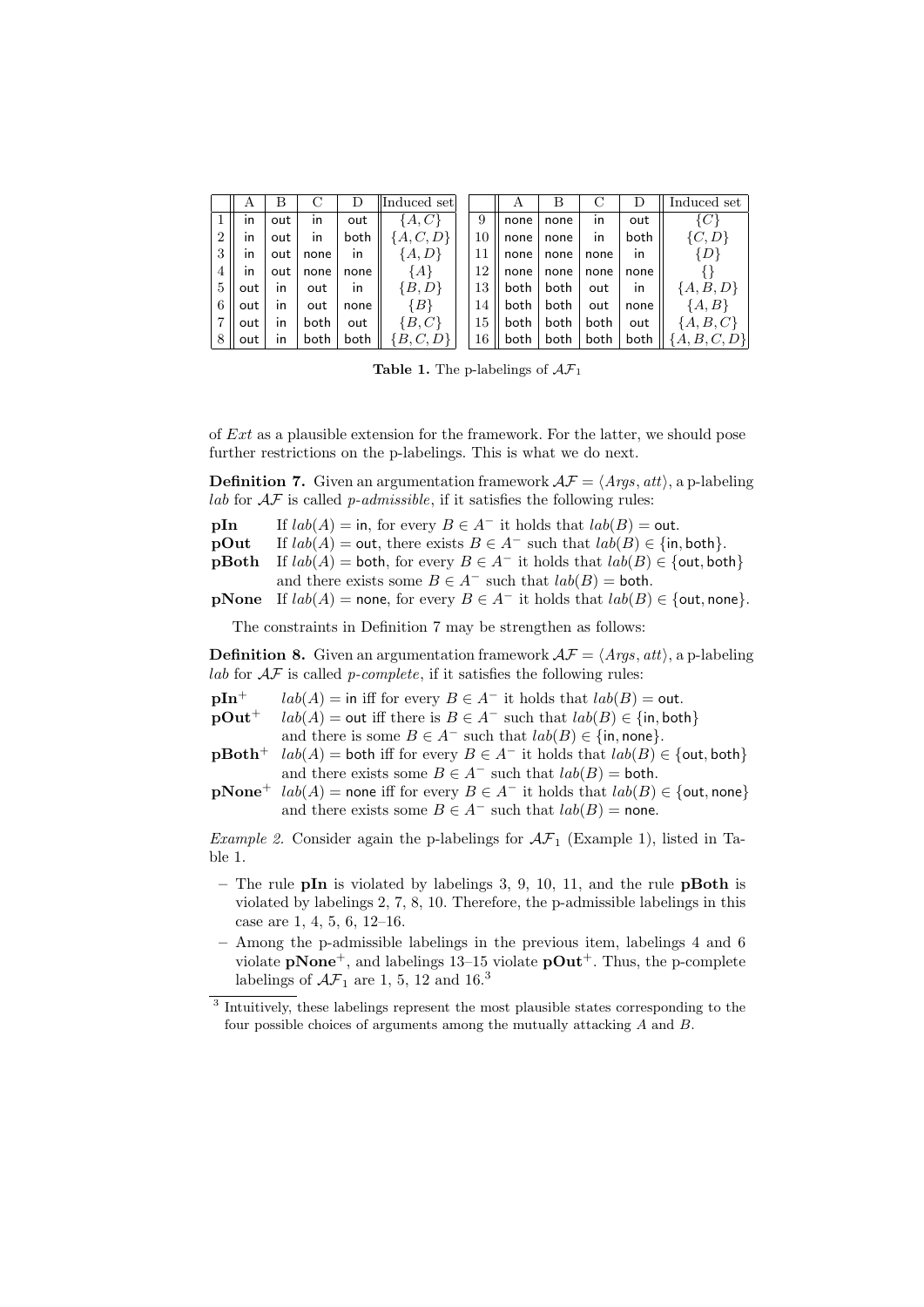In Section 3.3 and Section 4 we shall justify the rules in Definitions 7 and 8 by showing the correspondence between p-admissible/p-complete labelings and related extensions.

### **3.2 Paraconsistent Extensions**

Recall that Item 1 at the beginning of Section 3 suggests that the 'conflictfreeness' requirement in Definition 2 may be lifted. However, the other properties in the same definition, implying that an argument in an extension must be defended, are still necessary.

**Definition 9.** Let  $A\mathcal{F} = \langle Args, att \rangle$  be an argumentation framework and let  $Ext \subseteq Arg.$  We say that *Ext* is a *paraconsistently admissible* (or: *p-admissible*) extension for  $\mathcal{AF}$  if  $Ext \subseteq Def(Ext)$ . *Ext* is a *paraconsistently complete* (or: *p*-complete) extension for  $\mathcal{AF}$  if  $Ext = Def(Ext)$ .

Thus, every admissible (respectively, complete) extension for  $A\mathcal{F}$  is also padmissible (respectively, p-complete) extension for  $A\mathcal{F}$ , but not the other way around.

It is well-known that every argumentation framework has at least one complete extension. However, there are cases (see, e.g., the argumentation framework  $\mathcal{AF}_2$  in Figure 2) that the only complete extension for a framework is the empty set. The next proposition shows that this is not the case regarding p-complete extensions.



**Fig. 2.** The argumentation framework  $AF_2$ 

**Proposition 2.** *Any argumentation framework has a nonempty p-complete extension.*<sup>4</sup>

*Example 3.* The argumentation framework  $\mathcal{AF}_2$  that is shown in Figure 2 has two p-complete extensions:  $\emptyset$  (which is also the only complete extension of  $\mathcal{AF}_2$ ), and *{A, B, C}*.

 $\frac{4}{4}$  Due to lack of space proofs are omitted.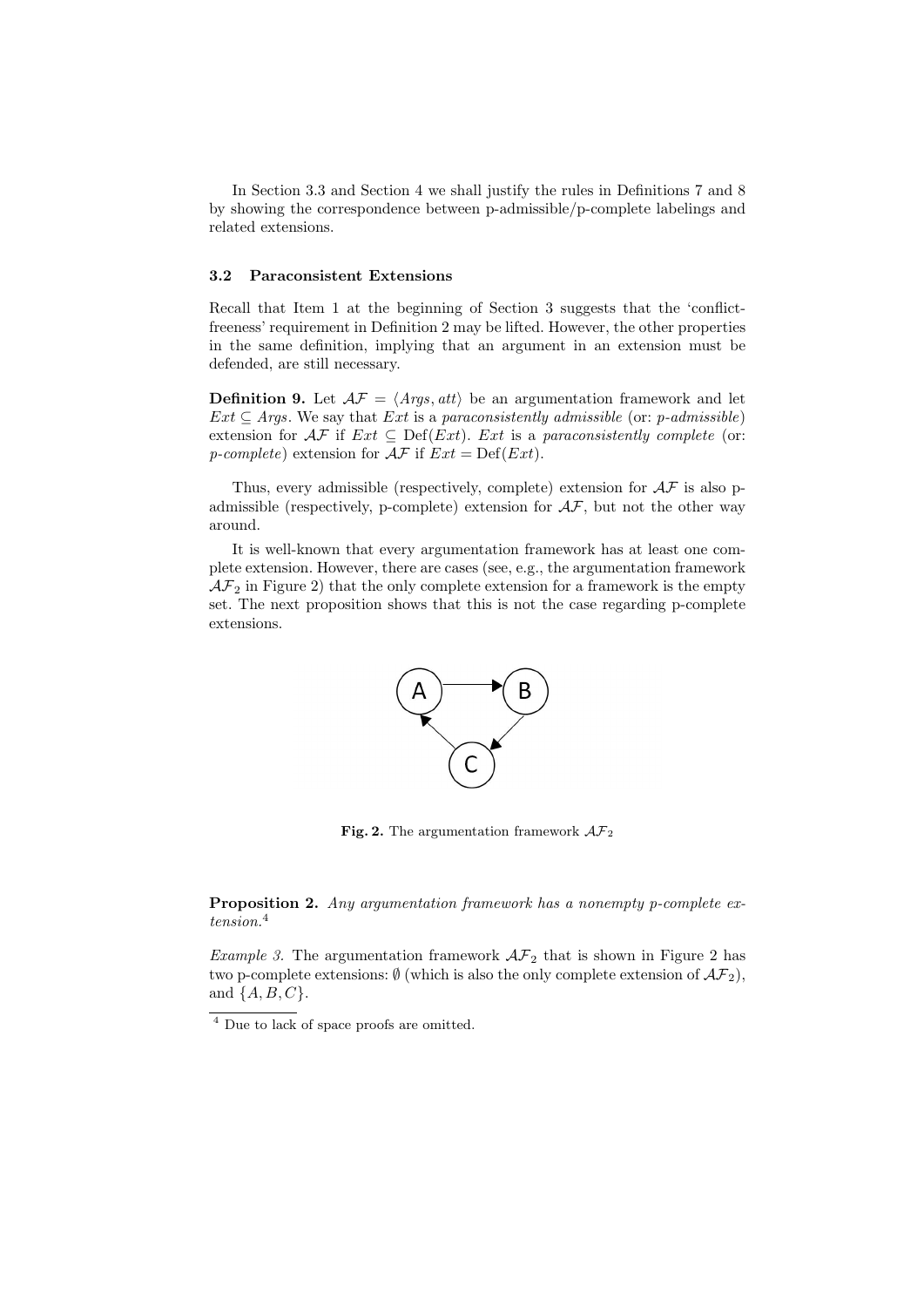#### **3.3 Relating Paraconsistent Extensions and Labelings**

We are now ready to consider the extension-based semantics induced by paraconsistent labelings. We show, in particular, that as in the case of (conflict-free) complete labelings and (conflict-free) complete extensions, there is a one-to-one correspondence between them, thus they represent two equivalent approaches for giving conflict-tolerant semantics to abstract argumentation frameworks.

**Proposition 3.** If Ext is a p-admissible extension of  $\mathcal{AF}$  then  $p\mathcal{EL}_{AF}(Ext)$  is *a p-admissible labeling of AF.*

**Proposition 4.** If lab is a p-admissible labeling of  $AF$  then  $p\mathcal{LE}_{AF}(lab)$  is a *p-admissible extension for AF.*

**Proposition 5.** Let  $\mathcal{AF} = \langle \text{Args}, \text{att} \rangle$  be an argumentation framework.

- $-$  *For every p-admissible labeling lab for*  $\mathcal{AF}$ *,*  $p\mathcal{EL}_{\mathcal{AF}}(p\mathcal{LE}_{\mathcal{AF}}(lab)) = lab$ *.*
- $-$  *For every p-admissible extension Ext of*  $\mathcal{AF}$ *,*  $p\mathcal{LE}_{\mathcal{AF}}(p\mathcal{EL}_{\mathcal{AF}}(Ext)) = Ext$ *.*

By Propositions 3, 4, and 5, we conclude the following:

**Corollary 1.** The functions  $p\mathcal{EL}_{AF}$  and  $p\mathcal{LE}_{AF}$ , restricted to the p-admissible *labelings and the p-admissible extensions of AF, are bijective, and are each other's inverse.*

It follows that p-admissible extensions and p-admissible labelings are, in essence, different ways of describing the same thing (see also Figure 3 below).

*Note 1.* In a way, the correspondence between p-admissible extensions and padmissible labelings of an argumentation framework is tighter than the correspondence between (conflict-free) admissible extensions and (conflict-free) admissible labelings, as depicted in [7] (see Section 2). Indeed, as indicated in [7], admissible labelings and admissible extensions have a many-to-one relationship: each admissible labeling is associated with exactly one admissible extension, but an admissible extension may be associated with several admissible labelings. For instance, in the argumentation framework  $\mathcal{AF}_1$  of Figure 1 (Example 1),  $lab_1 = \{\{B\}, \{A, C\}, \{D\}\}\$ and  $lab_2 = \{\{B\}, \{A\}, \{C, D\}\}\$ are different admissible labelings that are associated with the same admissible extension *{B}*. Note that, viewed as *four-valued* labelings into  $\{\text{in}, \text{out}, \text{none}\},\$  only  $lab_1$  is padmissible, since  $lab_2$  violates **pNone**. Indeed, the p-admissible extension  ${B}$ is associated with exactly *one* p-admissible labeling (number 6 in Table 1), as guaranteed by the last corollary.

Let us now consider p-complete labelings.

**Proposition 6.** If Ext is a p-complete extension of  $\mathcal{AF}$  then  $p\mathcal{EL}_{AF}(Ext)$  is a *p-complete labeling of AF.*

**Proposition 7.** If lab is a p-complete labeling of  $AF$  then  $p\mathcal{LE}_{AF}(lab)$  is a *p-complete extension for AF.*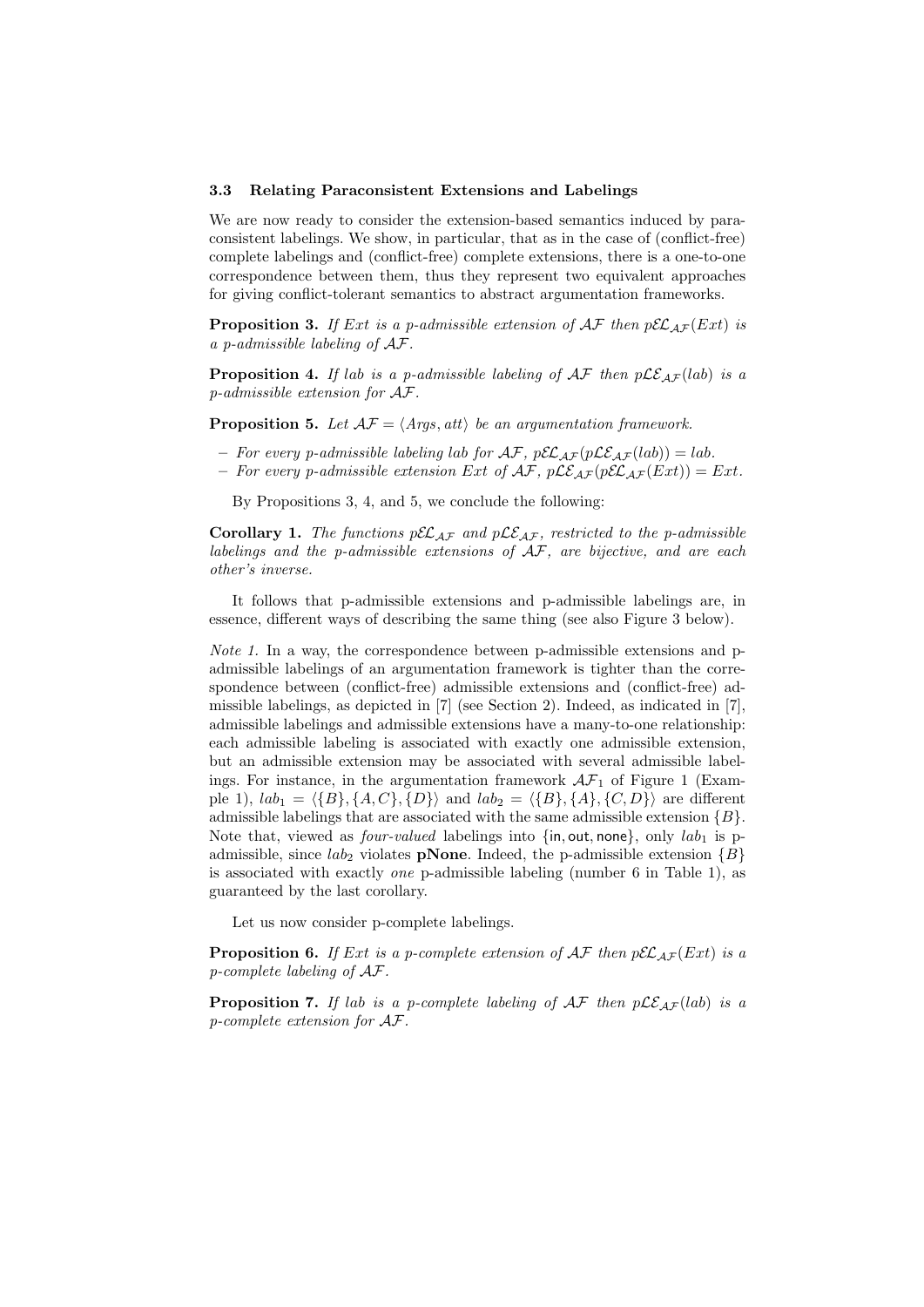**Proposition 8.** *Let AF be an argumentation framework.*

- $-$  *For every p-complete labeling lab for*  $\mathcal{AF}$ *,*  $p\mathcal{EL}_{\mathcal{AF}}(p\mathcal{LE}_{\mathcal{AF}}(lab)) = lab$ *.*
- $-$  *For every p-complete extension Ext of*  $\mathcal{AF}$ *,*  $p\mathcal{LE}_{AF}(p\mathcal{EL}_{AF}(Ext)) = Ext$ *.*

By Propositions 6, 7, and 8, we conclude the following:

**Corollary 2.** The functions  $p\mathcal{EL}_{AF}$  and  $p\mathcal{LE}_{AF}$ , restricted to the p-complete *labelings and the p-complete extensions of AF, are bijective, and are each other's inverse.*

It follows that p-complete extensions and p-complete labelings are different ways of describing the same thing (see also Figure 3). This is in correlation with the results for conflict-free semantics, according to which there is a one-to-one relationship between complete extensions and complete labelings (Proposition 1).

*Example 4.* Consider again the framework  $\mathcal{AF}_1$  of Example 1.

- 1. By Example 2 and Propositions 4, the p-admissible extensions of  $A\mathcal{F}_1$  are induced by labelings 1, 4, 5, 6, 12–16 in Table 1, i.e., *{A, C}*, *{A}*, *{B, D}*, *{B}*, *∅*, *{A, B, D}*, *{A, B}*, *{A, B, C}*, and *{A, B, C, D}* (respectively).
- 2. By Example 2 and Propositions 7, the p-complete extensions of  $A\mathcal{F}_1$  are those that are induced by labelings 1, 5, 12 and 16 in Table 1, namely *{A, C}*, *{B, D}*, *∅*, and *{A, B, C, D}* (respectively).

### **4 From Conflict-Tolerant to Conflict-Free Semantics**

In this section we show that the variety of 'standard' semantics for argumentation frameworks, based on conflict-free extensions and conflict-free labeling functions, are still available in our conflict-tolerant setting. First, we consider admissible extensions (Definition 2) and admissible labelings (Definition 4).

**Proposition 9.** *Let lab be a p-admissible labeling for an argumentation framework AF. If lab is into {*in*,* out*,* none*},* 5 *then it is admissible.*

As Note 1 shows, the converse of the last proposition does not hold. Indeed, as indicated by Caminada and Gabbay [7], there is a many-to-one relationship between admissible labelings and admissible extensions. On the other hand, by the next proposition (together with Corollary 2), there is a one-to-one relationship between both-free p-admissible labelings and admissible extensions.

**Proposition 10.** *Let*  $A\mathcal{F} = \langle Args, att \rangle$  *be an argumentation framework. Then* 

- 1. If lab is a both-free p-admissible labeling for  $AF$ , then  $p\mathcal{LE}_{AF}(lab)$  is an *admissible extension of AF.*
- *2. If Ext is an admissible extension of AF then pELAF* (*Ext*) *is a* both*-free p-admissible labeling for AF.*

<sup>&</sup>lt;sup>5</sup> In which case *lab* is called 'both-free'.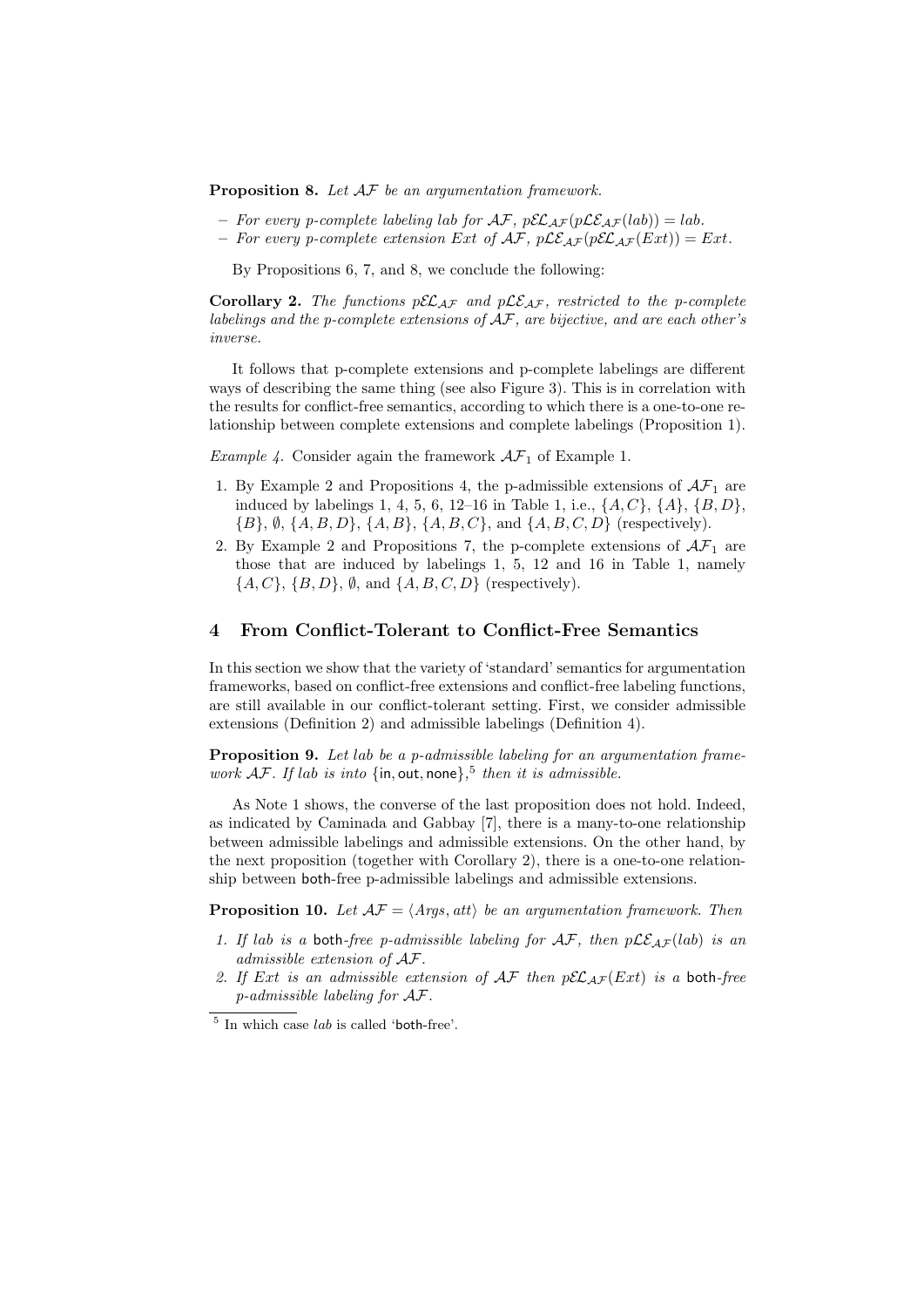Let us now consider complete extensions and complete labelings. The next two propositions are the analogue, for complete labelings and complete extensions, of Propositions 9 and 10:

**Proposition 11.** *Let lab be a p-complete labeling for an argumentation framework AF. If lab is into {*in*,* out*,* none*}, then it is complete.*

**Proposition 12.** Let  $\mathcal{AF} = \langle \text{Args}, \text{att} \rangle$  be an argumentation framework. Then

- 1. If lab is a both-free p-complete labeling for  $AF$ , then  $p\mathcal{LE}_{AF}(lab)$  is a com*plete extension of AF.*
- 2. If Ext is a complete extension of  $AF$  then  $p\mathcal{EL}_{AF}(Ext)$  is a both-free p*complete labeling for AF.*

**Proposition 13.** *Let AF be an argumentation framework. Then lab is a complete labeling for AF iff it is a* both*-free p-complete labeling for AF.*

Figure 3 summarizes the relations between the conflict-free semantics and the conflict-tolerant semantics considered so far (the arrows in the figure denote "is-a" relationships, and the double-arrows denote one-to-one relationships).



**Fig. 3.** Conflict-free and conflict-tolerant semantics

By Proposition 13, a variety of conflict-free, extension-based (Dung-style) semantics for abstract argumentation frameworks may be defined in terms of both-free p-complete labelings. For instance,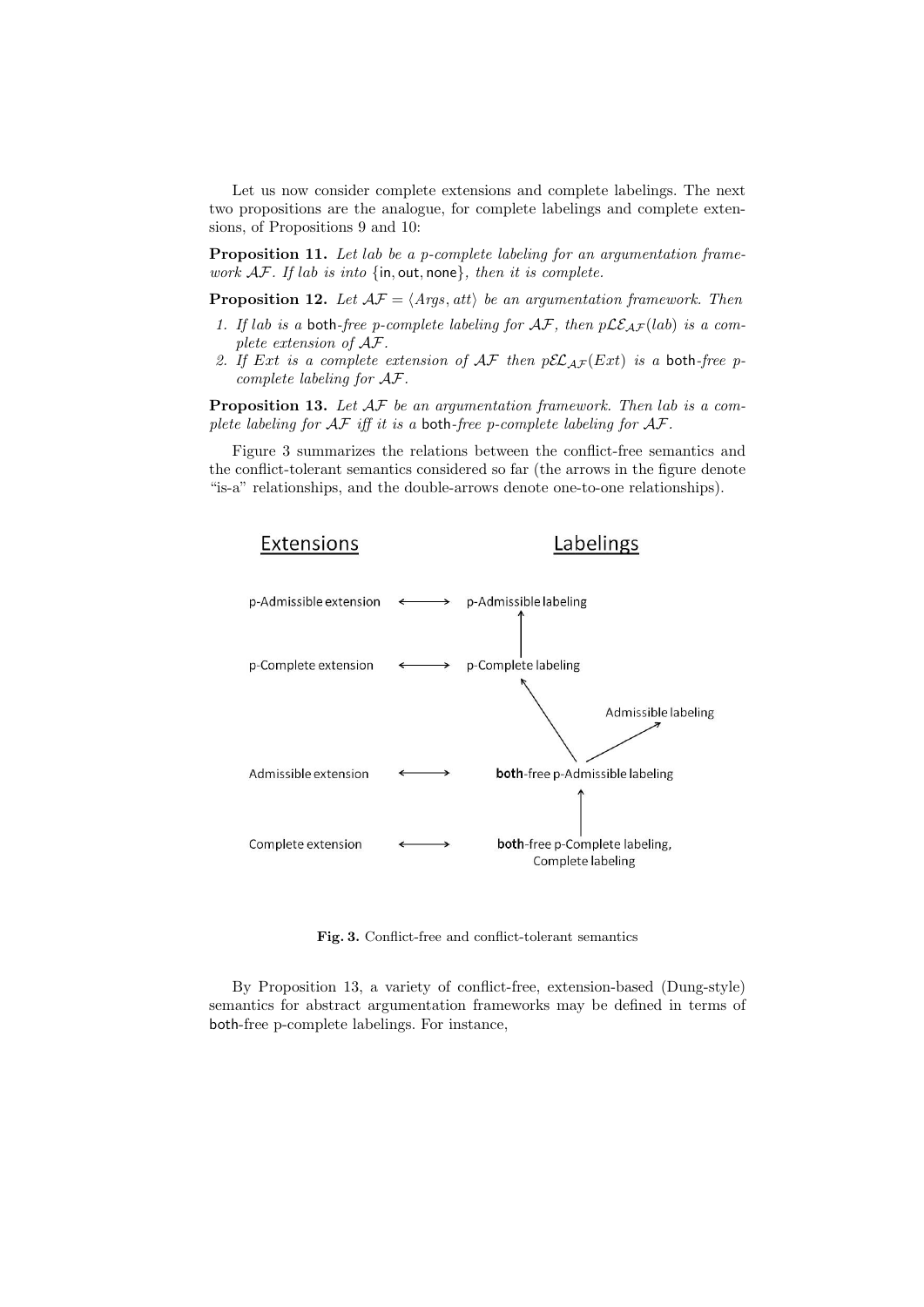- **–** *Ext* is a grounded extension of *AF* iff it is induced by a both-free p-complete labeling *lab* of *AF* such that there is no both-free p-complete labeling *lab′* of  $\mathcal{AF}$  with  $\ln(lab')$  ⊂  $\ln(lab)$ .
- **–** *Ext* is a preferred extension of *AF* iff it is induced by a both-free p-complete labeling *lab* of  $AF$  such that there is no both-free p-complete labeling *lab<sup>'</sup>* of  $\mathcal{AF}$  with  $\ln(lab) \subset \ln(lab')$ .
- $-$  *Ext* is a semi-stable extension of  $A\mathcal{F}$  iff it is induced by a both-free pcomplete labeling *lab* of *AF* such that there is no both-free p-complete la- $\text{beling } lab' \text{ of } \mathcal{AF} \text{ with } \mathsf{None}(lab') \subset \mathsf{None}(lab).$
- $-$  *Ext* is a stable extension of  $A\mathcal{F}$  iff it is induced by a **both-free p-complete** labeling *lab* of  $A\mathcal{F}$  such that  $\textsf{None}(lab) = \emptyset$ .

By the last item, stable extensions correspond to *{*both*,* none*}*-free p-complete labelings:

**Corollary 3.** Let  $\mathcal{AF} = \langle \text{Args}, \text{att} \rangle$  be an argumentation framework.

- 1. If lab is a {both, none}*-free p-complete labeling for*  $AF$ *, then*  $p\mathcal{LE}_{AF}(lab)$  *is a stable extension of AF.*
- *2. If Ext is a stable extension of AF, then pELAF* (*Ext*) *is a {*both*,* none*}-free p-complete labeling for AF.*

*Example 5.* Consider again the framework  $AF_1$  of Example 1.

- 1. By Proposition 12, the complete extensions of  $\mathcal{AF}_1$  are induced by the bothfree p-complete labelings, i.e.,  $\{A, C\}$ ,  $\{B, D\}$  and  $\emptyset$  (which are the both-free labelings among those mentioned in Items 2 of Examples 2 and 4).
- 2. By Corollary 3, the stable extensions of  $\mathcal{AF}_1$  are those induced by the none-free labelings among the labeling in the previous item, i.e., *{A, C}* and *{B, D}*.

## **5 Conclusion**

We have introduced a four-valued approach to provide conflict-tolerant semantics for abstract argumentation frameworks. Such an approach may be beneficial for several reasons:

- **–** From a purely theoretical point of view, we have shown that the correlation between the labeling-based approach and the extension-based approach to argumentation theory is preserved also when conflict-freeness is abandon. Interestingly, as indicated in Note 1, in our framework this correlation holds also between admissibility-based labelings and admissibility-based extensions, which is *not* the case in the conflict-free setting of [7].
- **–** From a more pragmatic point of view, new types of semantics are introduced, which accommodate conflicts, yet they are not trivialized by inconsistency. It is shown that this setting is not a substitute of standard (conflict-free) semantics, but rather a generalized framework, offering an option for interattacks when such attacks make sense or are unavoidable.